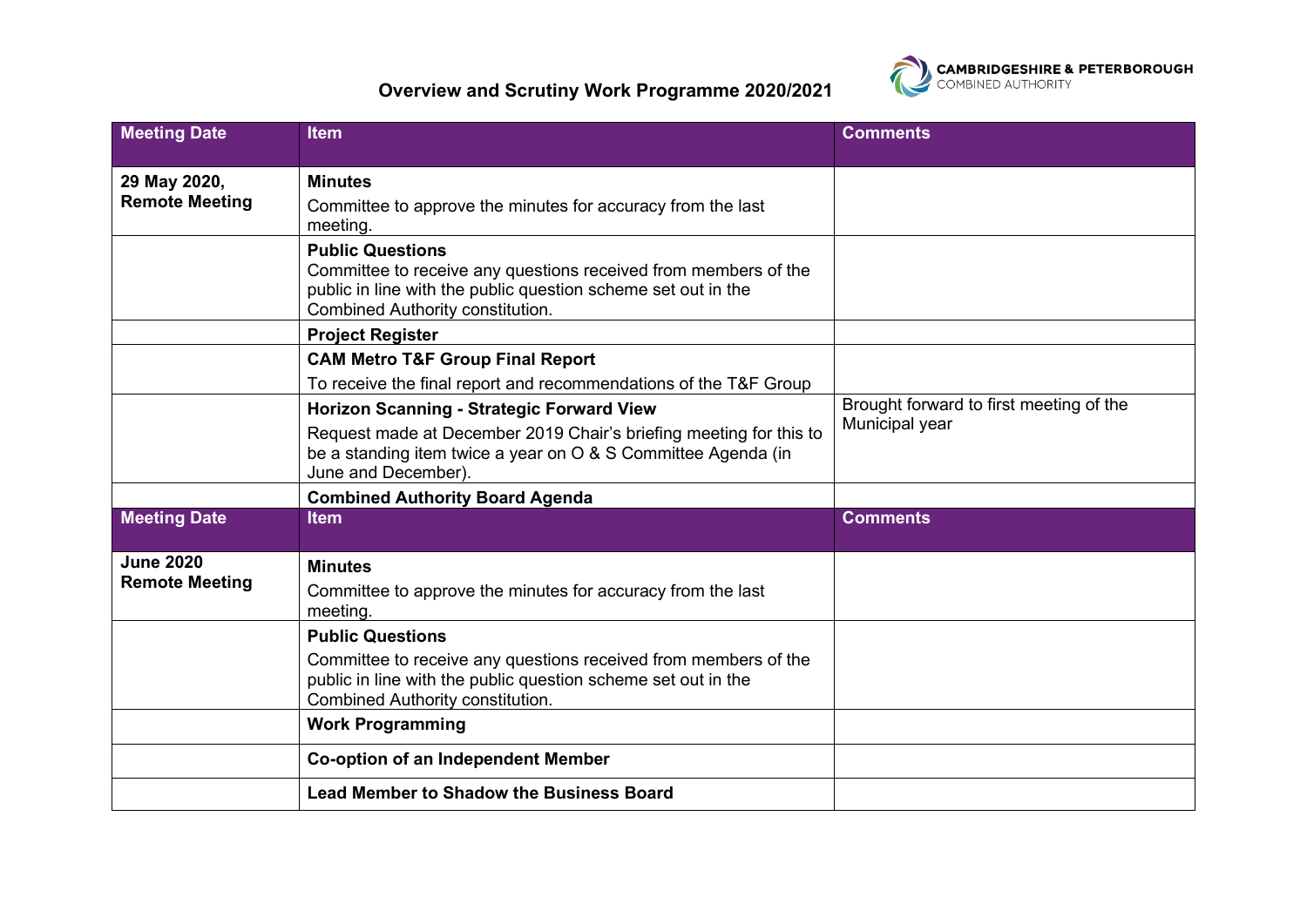

|                     | <b>CPCA Project Register Update</b>                                                                                                                                         |                  |
|---------------------|-----------------------------------------------------------------------------------------------------------------------------------------------------------------------------|------------------|
| <b>Meeting Date</b> | <b>Item</b>                                                                                                                                                                 | <b>Comments</b>  |
| <b>July 2020</b>    | <b>Minutes</b>                                                                                                                                                              |                  |
|                     | Committee to approve the minutes for accuracy from the last<br>meeting.                                                                                                     |                  |
|                     | Responses to O & S Questions to CA Board                                                                                                                                    |                  |
|                     | Committee to receive responses by the Combined Authority Board.                                                                                                             |                  |
|                     | <b>Public Questions</b>                                                                                                                                                     |                  |
|                     | Committee to receive any questions received from members of the<br>public in line with the public question scheme set out in the<br><b>Combined Authority constitution.</b> |                  |
|                     | Chair of the Independent Commission on Climate Change                                                                                                                       | Provisional date |
|                     | University of Peterborough and the Full Business Case                                                                                                                       |                  |
|                     | At O&S meeting in January 2020 it was agreed that this item is put<br>on the work programme.                                                                                |                  |
|                     | <b>East Cambridgeshire Market Town Masterplans</b>                                                                                                                          |                  |
| <b>Meeting Date</b> | <b>Item</b>                                                                                                                                                                 | <b>Comments</b>  |
| September 2020      | <b>Community Land Trusts Presentation</b>                                                                                                                                   |                  |
|                     | Requested at the meeting of 24 February that a presentation be<br>prepared on Community Land Trusts.                                                                        |                  |
|                     | <b>Programme Development - Cohesion Issues</b>                                                                                                                              |                  |
|                     | O & S Committee requested the item at the meeting on 28 October<br>2019.                                                                                                    |                  |
|                     | <b>CAM Metro T&amp;F Group Quarterly Update</b>                                                                                                                             |                  |
|                     | <b>Wisbech Rail Project Update</b>                                                                                                                                          |                  |
|                     | <b>CPCA Project Register Update</b>                                                                                                                                         |                  |
| <b>Meeting Date</b> | <b>Item</b>                                                                                                                                                                 | <b>Comments</b>  |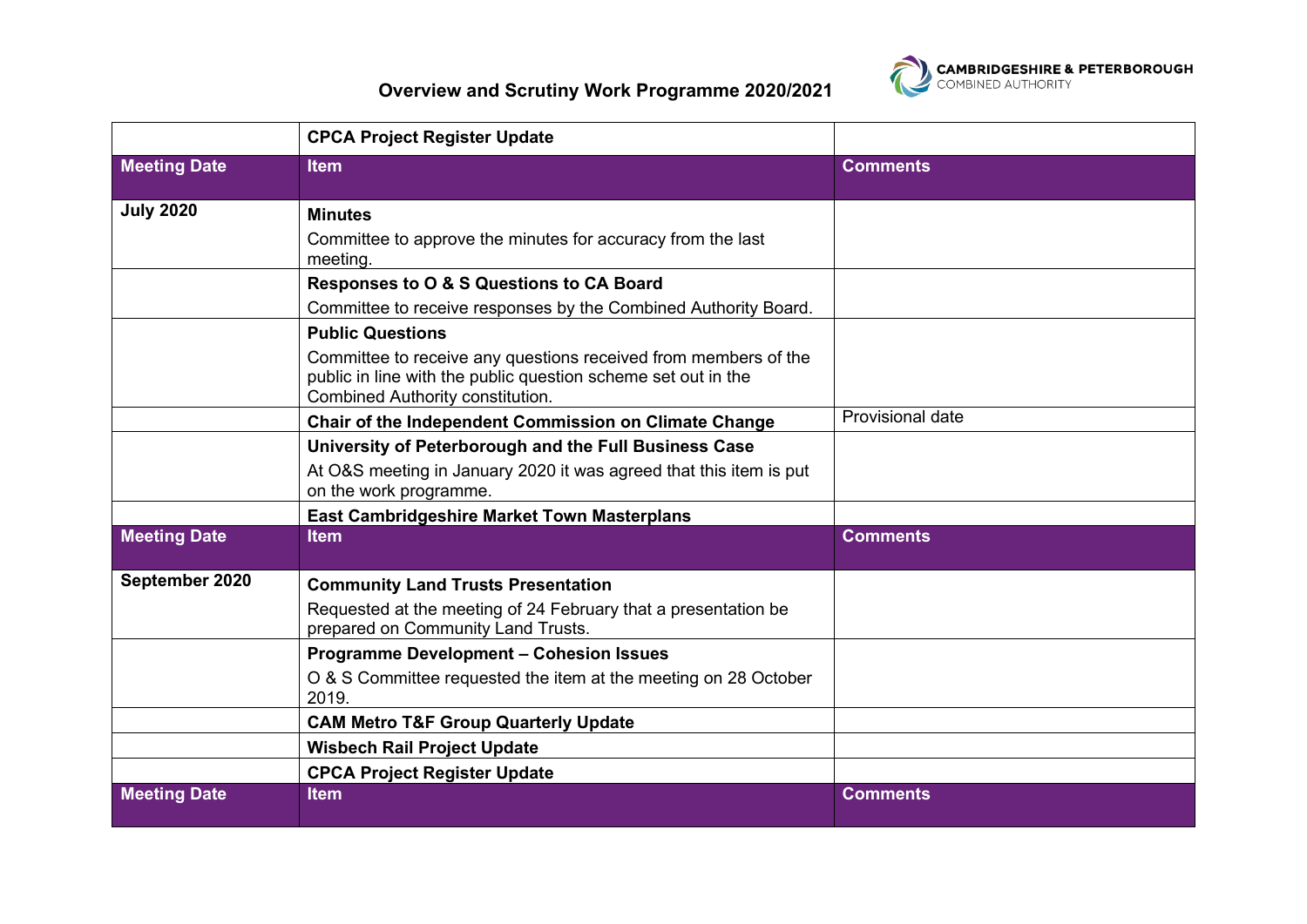

## **Overview and Scrutiny Work Programme 2020/2021**

| October 2020        | <b>Skills: the impact of Covid-19</b>                                                                                                                                                                          |                                                                         |
|---------------------|----------------------------------------------------------------------------------------------------------------------------------------------------------------------------------------------------------------|-------------------------------------------------------------------------|
| <b>FALLOW MONTH</b> |                                                                                                                                                                                                                |                                                                         |
| <b>Meeting Date</b> | <b>Item</b>                                                                                                                                                                                                    | <b>Comments</b>                                                         |
| November 2020       | <b>Budget</b>                                                                                                                                                                                                  | Standing item for November, December and<br>January Committee meetings. |
|                     | <b>Chair of the Business Board</b>                                                                                                                                                                             |                                                                         |
| <b>Meeting Date</b> | <b>Item</b>                                                                                                                                                                                                    | <b>Comments</b>                                                         |
| December 2020       | <b>Horizon Scanning - Strategic Forward View</b><br>Request made at December 2019 Chair's briefing meeting for this to<br>be a standing item twice a year on O & S Committee Agenda (in<br>June and December). |                                                                         |
|                     | <b>Budget</b>                                                                                                                                                                                                  | Standing item for November, December and<br>January Committee meetings. |
|                     | <b>CAM Metro T&amp;F Group Quarterly Update</b>                                                                                                                                                                |                                                                         |
|                     | <b>CPCA Project Register Update</b>                                                                                                                                                                            |                                                                         |
| <b>Meeting Date</b> | <b>Item</b>                                                                                                                                                                                                    | <b>Comments</b>                                                         |
| January 2021        | <b>Budget</b>                                                                                                                                                                                                  | Standing item for November, December and<br>January Committee meetings. |
|                     | Bus Review Task & Finish Group (2019/20)<br>Response to the FBC of the Bus Review for the CA; and six month<br>review of recommendations                                                                       |                                                                         |
| <b>Meeting Date</b> | <b>Item</b>                                                                                                                                                                                                    | <b>Comments</b>                                                         |
|                     |                                                                                                                                                                                                                |                                                                         |
| February 2021       |                                                                                                                                                                                                                |                                                                         |
| <b>FALLOW MONTH</b> |                                                                                                                                                                                                                |                                                                         |